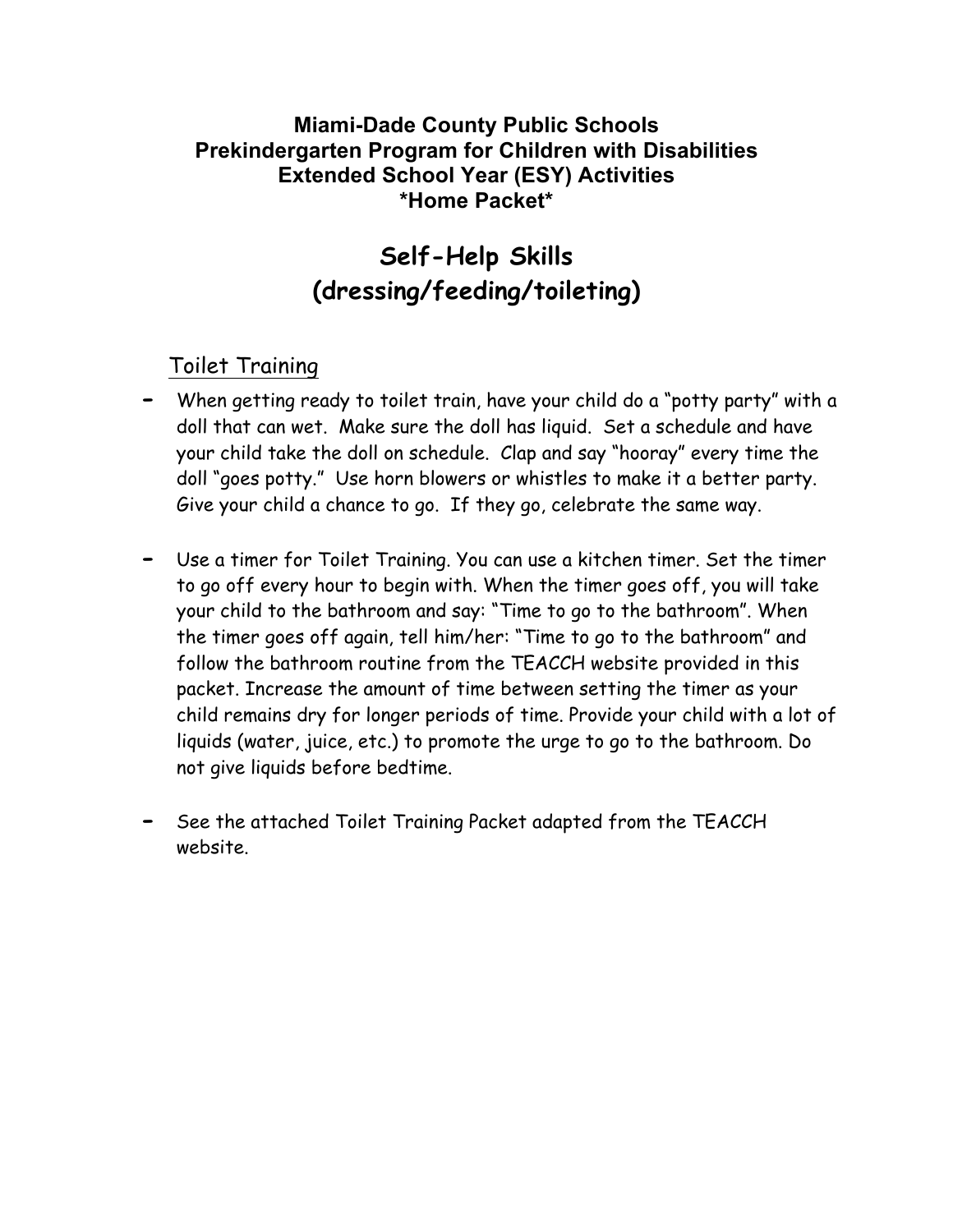#### **Toilet Training: The Student's Perspective**

Even in typically developing children, toilet training is often a difficult skill to master. While the student may have good awareness and control of his body, there are other social factors that determine how easily toileting skills learned. Many children acquire toileting skills to please their parents (being a "a big boy" or "big girl"). This social motivation is a critical factor in determining readiness for toilet training. There are several ways that the characteristics of a child with disabilities may interfere with toilet training:

- Difficulty in understanding reciprocal relationships might inhibit motivation of being a "big boy".
- Difficulties in understanding language or imitating models may cause the student to misunderstand what is expected of him in the toilet.
- Difficulties in organizing and sequencing information, as well as, attending problems, may make it troublesome to follow all the necessary steps in toileting and staying focused on what the task is all about.
- Difficulty in accepting changes in the routine makes toileting a difficult task. From the student's point of view, what is the need to change the familiar routine of wearing and changing a diaper? After several years of going in the diaper, this routine is strongly established.
- A student with disabilities may have difficulty integrating sensory information and establishing the relationship between body sensations and everyday functional activities. He may not be able to read the body cues that tell him he needs to use the toilet.
- Sensory issues may play a factor in the environment of toileting. Issues with loud flushing noises, echoes, rushing water and a chair with a big hole in the middle right over water. Issues of change in temperature or tactile feelings of clothes on/off may lead to difficulties with getting undressed.

When toilet training a student with a disability, one of the first things we must do is define a realistic goal, realizing that independent toileting may be many steps down the road. Each of the steps may be a goal itself. It is necessary to observe and assess the student's understanding of the toileting process in order to choose the correct starting point.

#### **Step 1: Assessment**

The process should begin with establishing a positive and meaningful routine around toileting and collecting data about the student's readiness for schedule training or for independent toileting.

A simple chart (see attachment #1) can be used to collect the data needed about the student's readiness. On a routine basis, the student is taken to the bathroom for a "quick check" every 15 to 30 minutes and data is recorded on each occasion.

Over a period of 1 or 2 weeks, patterns of data begin to emerge.

• Is the student dry for significant periods of time?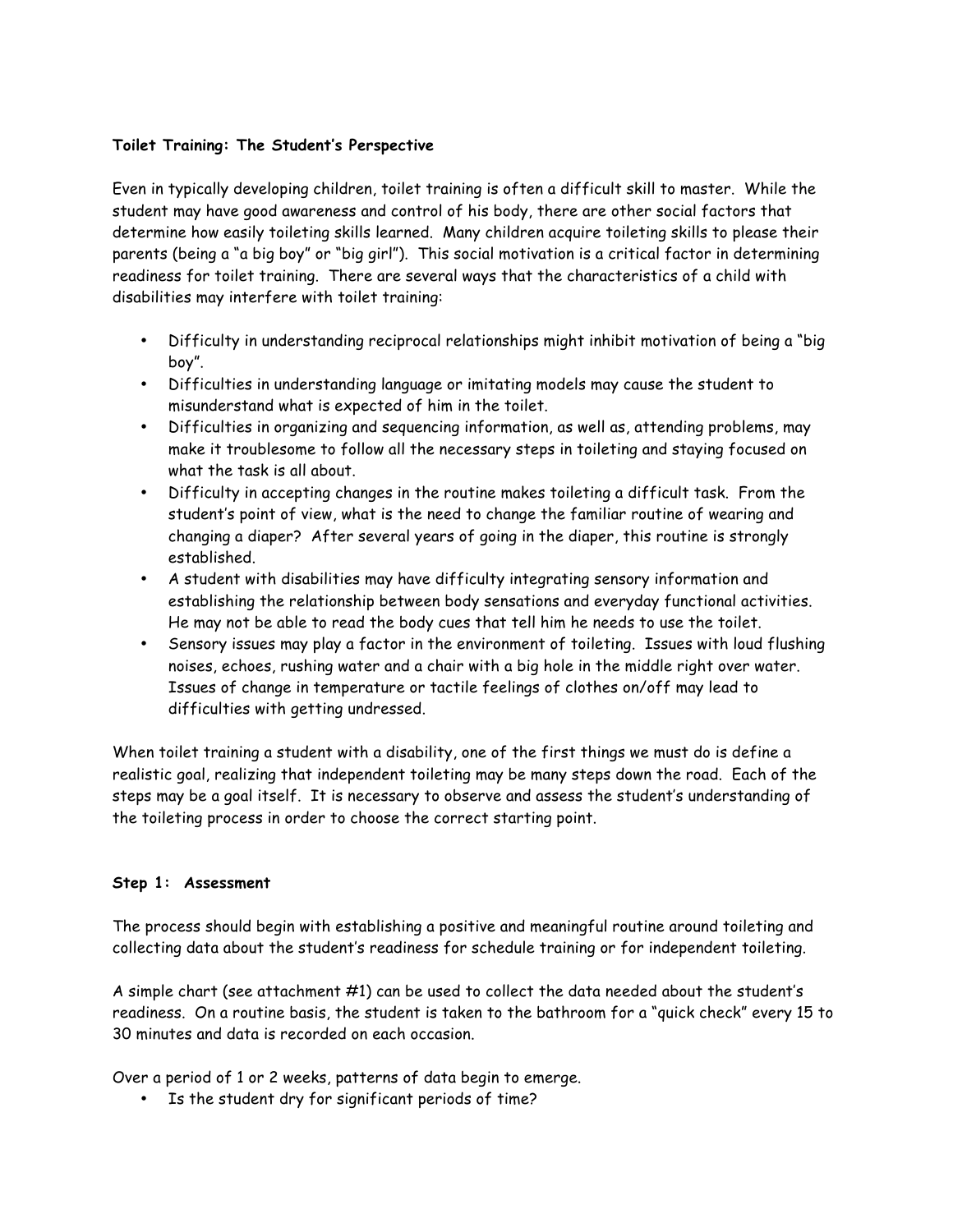- Is there some regularity in his wetting/soiling?
- Does he show any indication that he is aware of being wet or soiled?
- Does he pause while wetting or soiling?

A student for whom the answers to all of these questions is "no" is probably not ready for a goal in independent toileting , although a goal of establishing a positive bathroom routine can still be very appropriate. During the charting phase, we should also be assessing other aspects of the process.

- Is the student beginning to pick up on the routine involved?
- How is the student's dressing skills?
- Does he show any particular fears or interests related to the bathroom (reaction to toilet flushing, water, toilet paper roll)?
- What is his attention span?

At the end of the assessment period the data should be evident to establish an appropriate goal to work toward.

### **Step 2: Task Analysis**

A task analysis of the steps of toileting can give a picture of all the skills needed. Assessing the student's current skills on each step will help in choosing a realistic goal and remind you not to try to work on several new skills at once. Task analysis can be global or specific. A sample would be:

- 1. Enter the bathroom
- 2. Pull clothes down
	- a. allows adult to pull
	- b. Pull from calves
	- c. Pull from knees
	- d. Pull from thighs
	- e. Pull from hips
	- f. Pull from waist
- 3. Sit on toilet
- 4. Get toilet tissue
- 5. Wipe with tissue
- 6. Throw tissue in toilet
- 7. Stand up
- 8. Pull clothes up
- 9. Flush toilet

#### **Step 3: Physical Structure**

When beginning the toilet training of a student with a disability, we want to help the student learn that this set of behaviors (elimination) is associated with a particular pace (the toilet). Moving all diapering, cleaning, and toileting-related dressing to this setting helps the student realize the purpose of this room.

A second goal for creating clear physical structure to assist in training is to create an environment that is secure and not over-stimulating. The student will be calmer and more responsive with good physical support for his body. Foot support, side rails, opening reducers, or other physical supports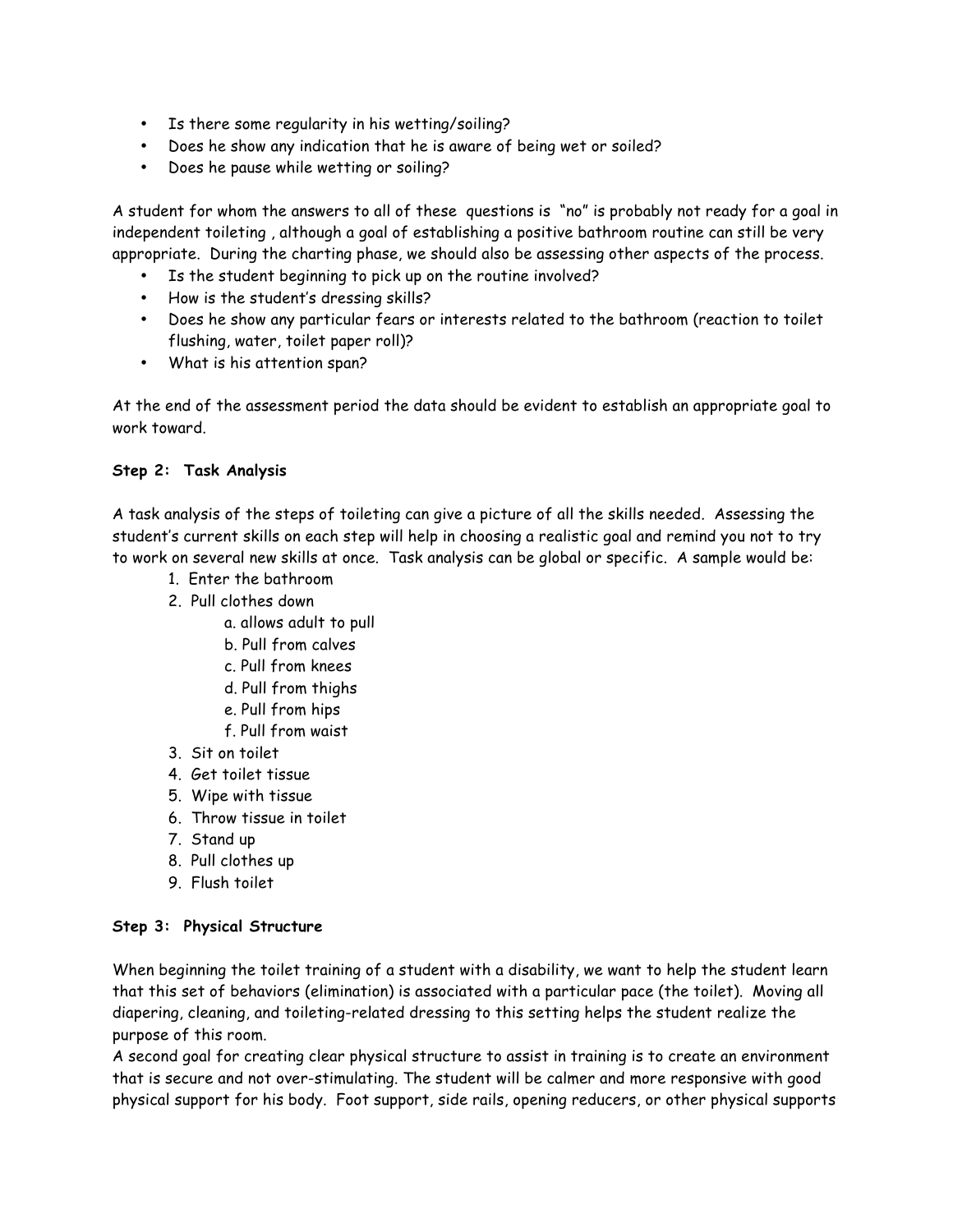may be added. Thinking about the plumbing noises and echoes is necessary. Many students appreciate soft music playing or the addition of sound absorbent materials.

### **Step 4: Establish a Visually Supported Routine**

After establishing an appropriate goal for the student, it is important to teach using visual system visuals for each step toward the goal. It is important to create a visual system to let the student know the sequence of the steps to completing the goal.

At the most basic level, a transition object may be used to let the student know that the toileting routine is beginning. An object that is associated with toileting (a toilet paper roll with a little tissue still left on it) may be given to the student to serve as the transition object that takes the student to the correct location. At a more abstract level, a photograph or line drawing of the toilet or the printed word on a card may be given to the student or placed in the visual schedule to accomplish this goal.

Once the transition to the toilet area has been made, it is important to continue to visually support each step of the toileting routine. By using an object sequence, a picture sequence, or a written list, the student is able to see the information, manipulate the system so that he recognizes its connection to his behavior, and has a clear way to recognize when each step-and the entire processis finished. Attachment #2 is an example of a visual sequence for toileting.

### **Step 5: Trouble-shooting**

Once a visually supported transition and sequencing system has been established, continue to use a problem-solving approach to troubleshooting details. Whenever the student has a problem with any step of the process, think about (1) what his perspective might be and (2) how to simplify and/or clarify through visual structure.

Some examples are:

### Resists sitting on toilet

- Allow to sit without removing clothes (practice only)
- Allow to sit with toilet covered (cardboard under the seat, gradually cutting larger hole)
- If strategies are helpful for sitting in other places, use in this setting also (timers, picture cues, etc.)
- Take turns sitting or using a doll as a model
- Sit together
- Add physical support
- Help him to understand how long to sit ( sing a song, length of one song on tape, set timer to one minute)
- As he begins to tolerate sitting, provide with entertainment

### Afraid of flushing

- Don't flush until there is something to flush
- Start flush with student away from toilet, perhaps standing at the door
- Give advance warning of flush, such as "ready, set go!"
- Allow student to flush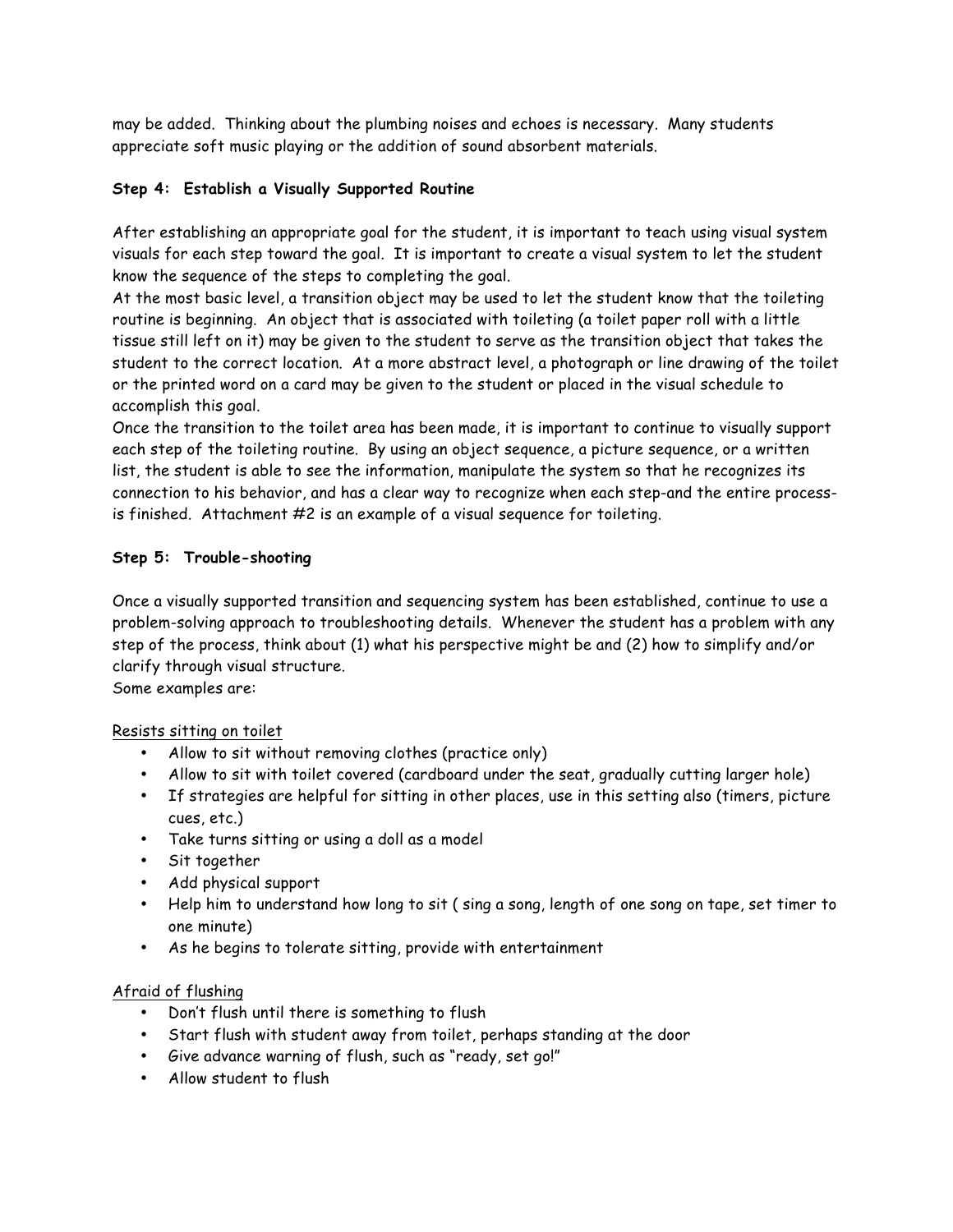#### Overly interested in flushing

- Physically cover toilet handle to remove from sight
- Give something else to hold and manipulate
- Use visual sequence to show when to flush

#### Playing in water

- Give a toy with a water feature as a distraction, such as a tornado tube, glitter tube, etc.
- Use a padded lap desk while seated
- Cover the seat until ready to use
- Put a visual cue of where to stand

### Playing with toilet paper

- Remove it if it's a big problem
- Roll out amount ahead of time
- Give visual clue for how much, such as putting a clothespin on where to tear, or making a tape line for where to stop
- Try different materials (wet wipes, etc.)
- Take turns with a doll

#### Bad aim

- Supply a "target" in the water, such as a cheerio, or commercial made flushable targets
- Add food coloring in water to draw attention

#### Retaining when diaper is removed

- Cut out bottom of diapers gradually, while allowing student to wear altered diaper to sit on the toilet
- Use doll to provide visual model
- Increase fluids and fiber in diet (7up method: Give student a lot of 7up throughout the day, it is a diuretic and will increase probability of chance elimination in the toilet)

These ideas are not intended to be an inclusive list of steps to take to teach a student to use the toilet. They are, however, illustrative of the problem-solving approach needed and the effort to provide visual cues to increase understanding, cooperation, and motivation.

#### Important points

- Be Consistent!!!
- School and home should work together on this. Communicate!
- Don't give up!
- Most students have a routine bowel movement; make sure they are on the toilet at that time!
- Move from diapers to pull-ups right away. When they are dry for longer period of time, move to underwear only. If they have an accident, they won't like being wet/soiled.
- Continue to move the student to independence. If he is going on his own, gradually move away from the child to standing in the doorway, to being completely out of the room.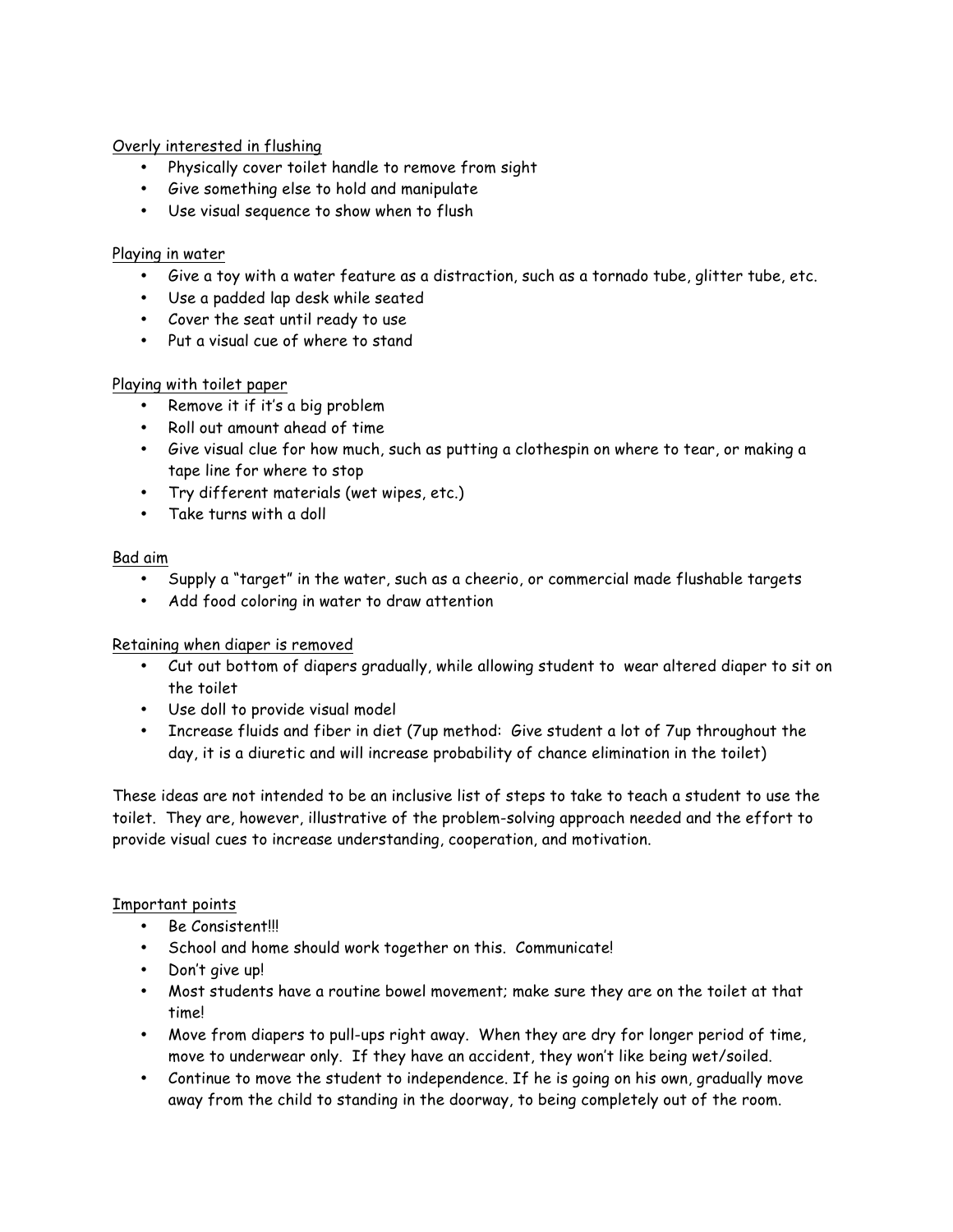# Getting Dressed

- **-** Let your child help in getting dressed. If he/she cannot put on the shirt the right way, line up the tag and place the shirt part way over his/her head. Let him/her pull it down. Help your child finish by putting his/her arm in the armhole. Let him/her push /his/her arm all the way through by him/herself.
- **-** Teach your child that the label for pants and shirts goes in the back. Let him/her practice by putting the clothes out for dolls or stuffed animals. Put the label side on the floor. Lay the doll or stuffed animal with its back on the floor. Slide the clothes on. Begin with shirts that button or snap and let them try to button or snap.
- **-** Let your child practice putting buttons through holes. Choose some clothing that has big buttons and big button holes. First take buttons that are loose and slide them through the holes. Then work on the actual buttons on the clothing.

# Feeding

- **-** Let your child practice taking tops off of different kinds of containers. Put some favorite toys in plastic boxes or jars. If they have difficulty, allow them to finish opening the containers. Gradually close the lids on the containers more and more. Finally let them try to lift the lids without assistance.
- **-** Let your child try to remove the pull-tab tops on containers such as pudding or gelatin. Initially, pull the lid part-way off. Gradually let your child do more and more of the task.
- **-** Save bottles when you empty them. Lay out a group of empty bottles on the table. Put the lids in a separate pile. See if you can find the correct lid for the correct bottle and put it on. You can have a race to see who can finish putting tops on the most bottles.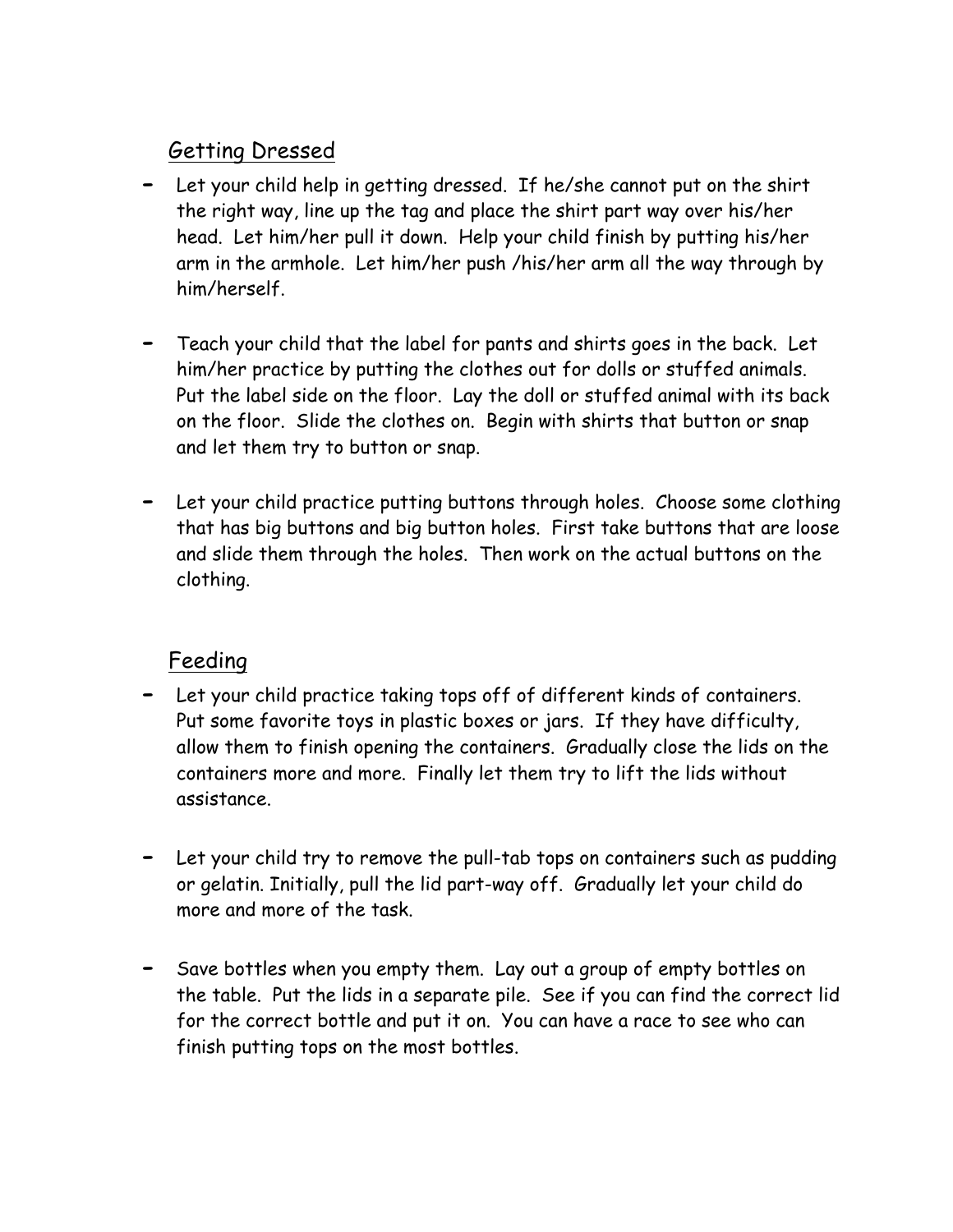- **-** Encourage your child to feed himself/herself by helping with your hand over his/her hand as you scoop. Start easing your grip until your child is scooping all by himself/herself.
- **-** Practice drinking from a straw and sip-cup. Bottles do not help with language development, so move to cups, as soon as your child can drink from them. Put small amounts of liquid in the cup to start. Use a small cup. Move to more liquid and a cup with no lid, when you feel your child is ready. Get him/her to hold the cup with two hands.
- **-** Pouring. Let your child practice pouring while taking a bath. Put a variety of cups and containers in the bathtub and show him/her how to fill it up and pour it out. Pour it over his/her foot, arm, and fingers. Let him/her pour it over your hand or over a toy.
- **-** Let your child practice feeding him/herself. Begin with the spoon and things that will not slide off (pudding, pureed fruits, and mashed potatoes). Try to do it without spilling. Let him practice giving a bite to you or to a doll/stuffed animal. Move on to things that might spill more easily such as pieces of fruit.
- **-** Practice skills needed for zipping and snapping. Give them bags that zip lock to close. Start with the bags that have actual zipper tops on them to pull…